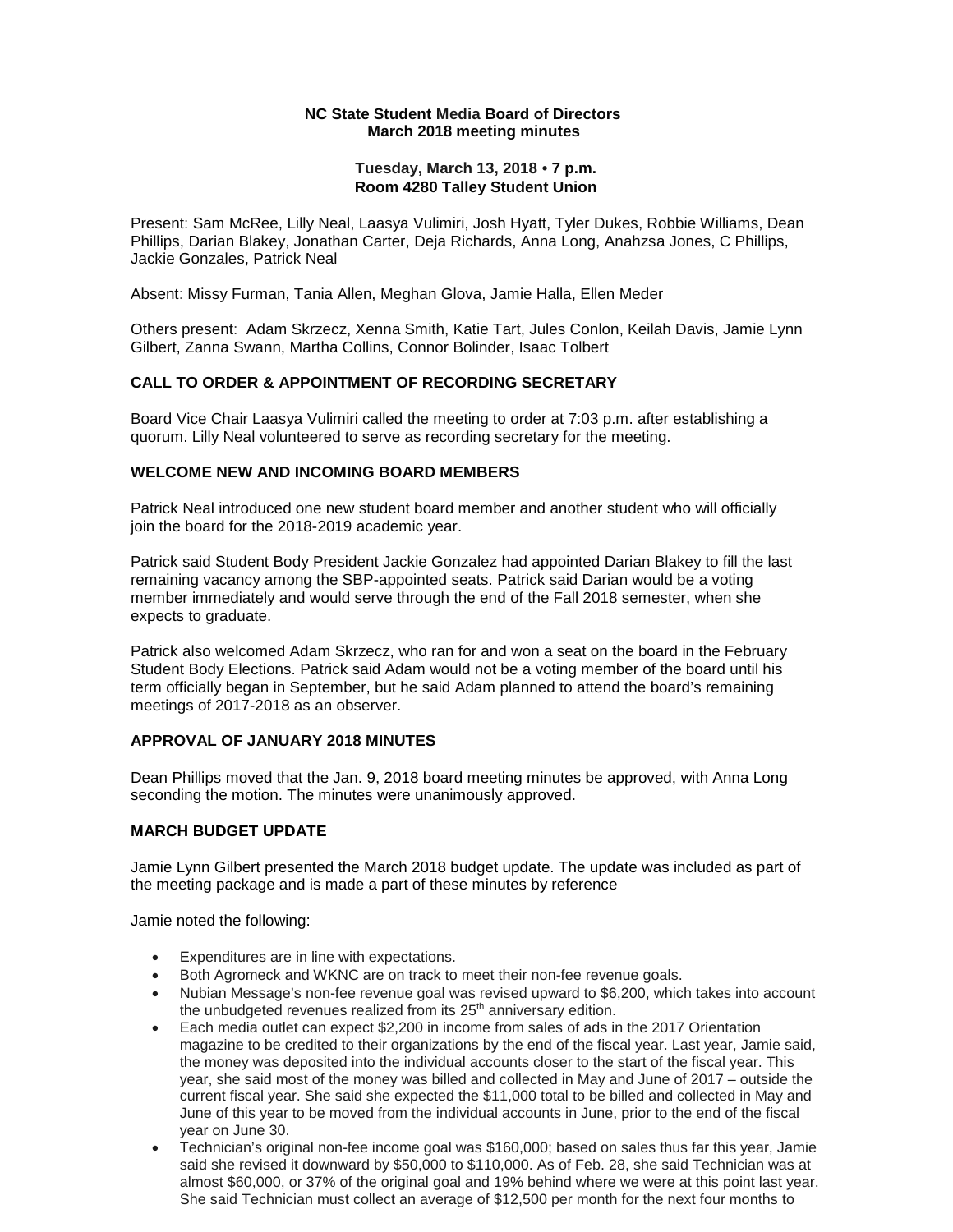meet the revised goal. She said she believed it was doable and that she was not prepared to revise the revenue projection downward again at present, but she added that the projection may be lowered again for March depending on sales in the interim.

## **NCCMA RECAP**

 State Student Media on Saturday, Feb. 24 at Withers Hall gave a brief recap of the event. A copy of reference. With 173 students and advisers registered, Patrick said it was one of the most well-Staff members involved with the North Carolina College Media Association meeting hosted by NC the conference agenda was included in the meeting packet and is made a part of these minutes by attended conferences the NCCMA has ever hosted.

## **RECOMMENDATIONS FROM ADVISORY BOARDS FOR 2018-2019 STUDENT LEADERS**

 The various Student Media advisory boards interviewed candidates for all top student leader positions in the month of February and made their recommendations to the full board. Those advisory board recommendations and their outcomes were as follows:

- •On behalf of the Newspapers Advisory Board, Anahzsa Jones "enthusiastically" recommended that Jonathan Carter be named Editor In Chief of the Technician and that Keilah Davis be named Editor In Chief of the Nubian Message for 2018-2019. Anahzsa made the motion to hire Jonathan, and Tyler Dukes seconded it. The board voted unanimously to approve it. Anahzsa then made the motion to hire Keilah, and Laasya seconded it. The board unanimously approved that motion as well.
- be named General Manager of WKNC for 2018-2019. Lilly moved to accept the advisory •On behalf of the Broadcast Advisory Board, Sam McRee recommended that Jules Conlon board's recommendation, and Laasya seconded that motion. The board unanimously approved it.
- •On behalf of the Annual Publications Advisory Board, Anna recommended that Katie Tart be hired as Editor In Chief of Agromeck for 2018-2019. Anna moved to accept the advisory it. Also on behalf of the Annual Publications Advisory Board, C Phillips recommended that Xenna Smith be hired as Editor In Chief of Windhover for 2018-2019, and further board's recommendation, and Lilly seconded the motion. The board unanimously approved recommended that the requirement of two full semesters of previous work with the medium be waived. Tyler moved to accept both recommendations and C seconded the motion. The board unanimously approved it.
- that while she had a good group in the Student Business Office, she didn't think any of them •With regard to the Student Business Office's top spot, Patrick said Deja had notified him that she was withdrawing her candidacy in light of new professional opportunities that had opened up for her since the interview, including a corporate internship with Nordstrom. In light of that, Robbie Williams moved that the position be left vacant for the summer, and that the application and interview process begin at the start of the fall semester. Dean seconded that motion. In the brief discussion that followed, Tyler Dukes asked Deja whether anyone currently on staff in the Student Business Office might be ready for the position. Deja said had enough experience to step up to the top position yet. The board ultimately voted unanimously to leave the position open until the fall.

#### **PROPOSED CHANGE TO TECHNICIAN PUBLICATION SCHEDULE FOR 2018-2019**

 nationwide challenge for student and commercial newspapers alike – he recommended that the altogether. (A 15-year history of Technician ad revenues and a one-page summary of various once-per-week print publication schedule. He noted that while the budget reflected the cost savings expected from scaling back the print schedule, he said it left Technician's personnel Patrick said that in light of a precipitous ongoing decline in newspaper print revenues – a Technician reduce its print publication schedule from the current twice-weekly schedule to once per week, and further recommended that Technician cut the weekly summer print editions scenarios and their concomitant cost savings were included in the meeting package, and are incorporated into these minutes by reference.) Patrick said that he had already briefed the members of the Newspapers and Business Office advisory boards on this recommendation, and he said the final budget submitted to the Division of Academic and Student Affairs assumed a untouched, as the budget assumed that the same level of activity would continue to occur, only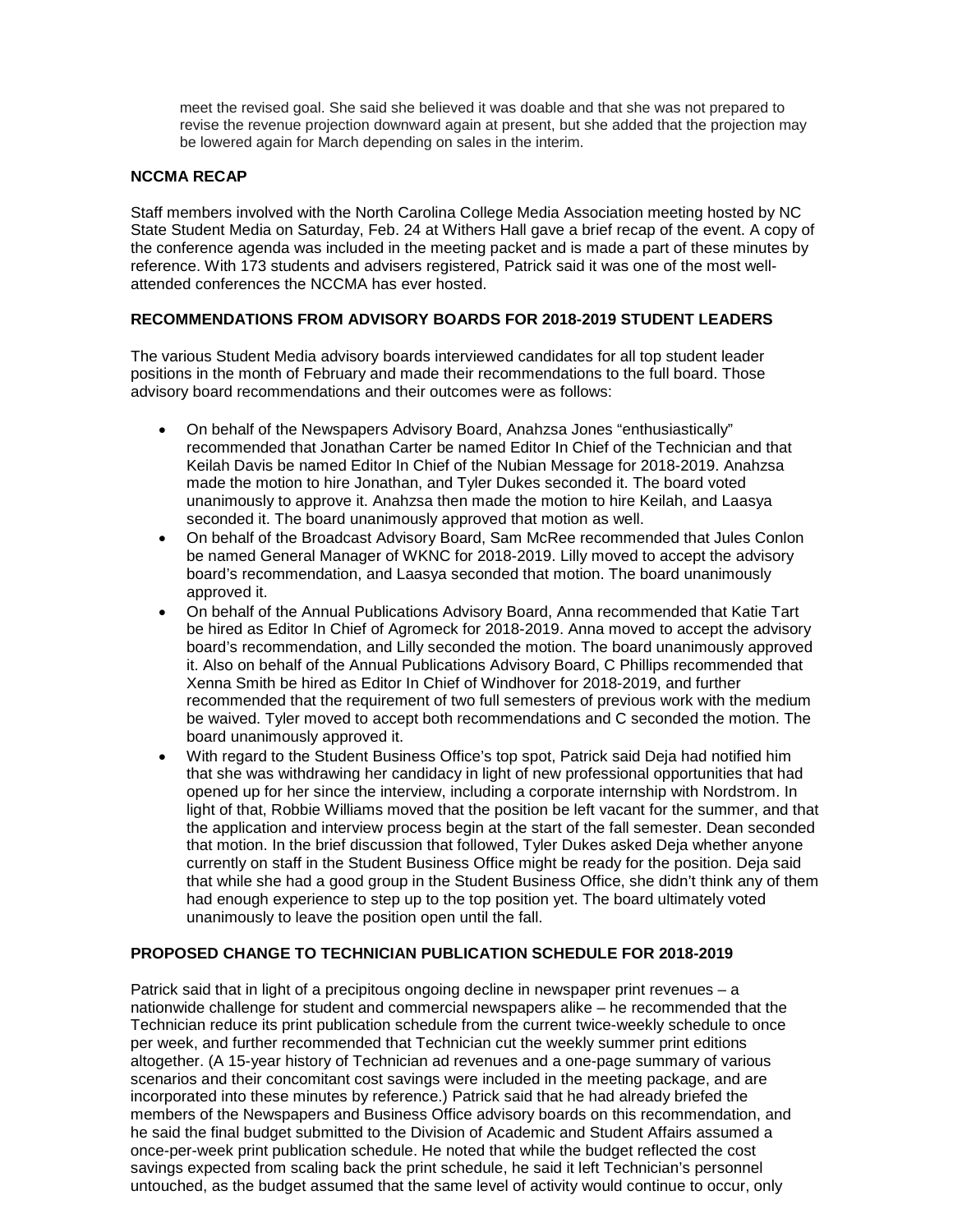realities, it was time for Technician to make the change and acknowledge the reality that most students were reading Technician online rather than in its print form. Patrick said that under redirected into online efforts and away from print. Jonathan said that beyond the financial Jonathan's leadership, the current Technician staff had been the only group in his experience who had truly pursued a "digital first" strategy; in light of that, he said, they would be the perfect group to take the Technician from a print newspaper supported by a website to an online news organization supported by a weekly print edition. In the end, Patrick said he would schedule a called meeting some time before the board's regular April meeting, and that he would invite members of the Newspapers and Business Office advisory boards in addition to members of the full board. He also encouraged Jonathan and Deja to invite any members of their staffs who might want to come and listen or offer their opinions.

## **REPORT ADDENDA**

Organization reports provided by each of the media organizations prior to the meeting were included in the meeting package and are made part of these minutes by reference. Two board reports not submitted by the deadline for the meeting package are attached as part of these minutes.

With regard to addenda offered at the meeting:

- •Anna said Agromeck had sold 14 or 15 more books, bringing the total number of books sold to more than 100.
- •Anahzsa said she had decided to push the publication of the semester's remaining Nubian Message issues back one week, as the issue published just before Spring Break had only been on the stands for just two or three days when students were actually on campus to pick them up. Furthermore, she said, her staff would be able to produce a stronger paper with a week's lead time as opposed to trying to throw an issue together after being back at school for only a couple of days after Spring Break. She said she and her staff were still discussing what to do about the Nubian's final issue of the year, which would be pushed into finals week if all three remaining issues were published a week later than originally scheduled.

## **ADJOURN**

Laasya adjourned the meeting at 7:35 p.m.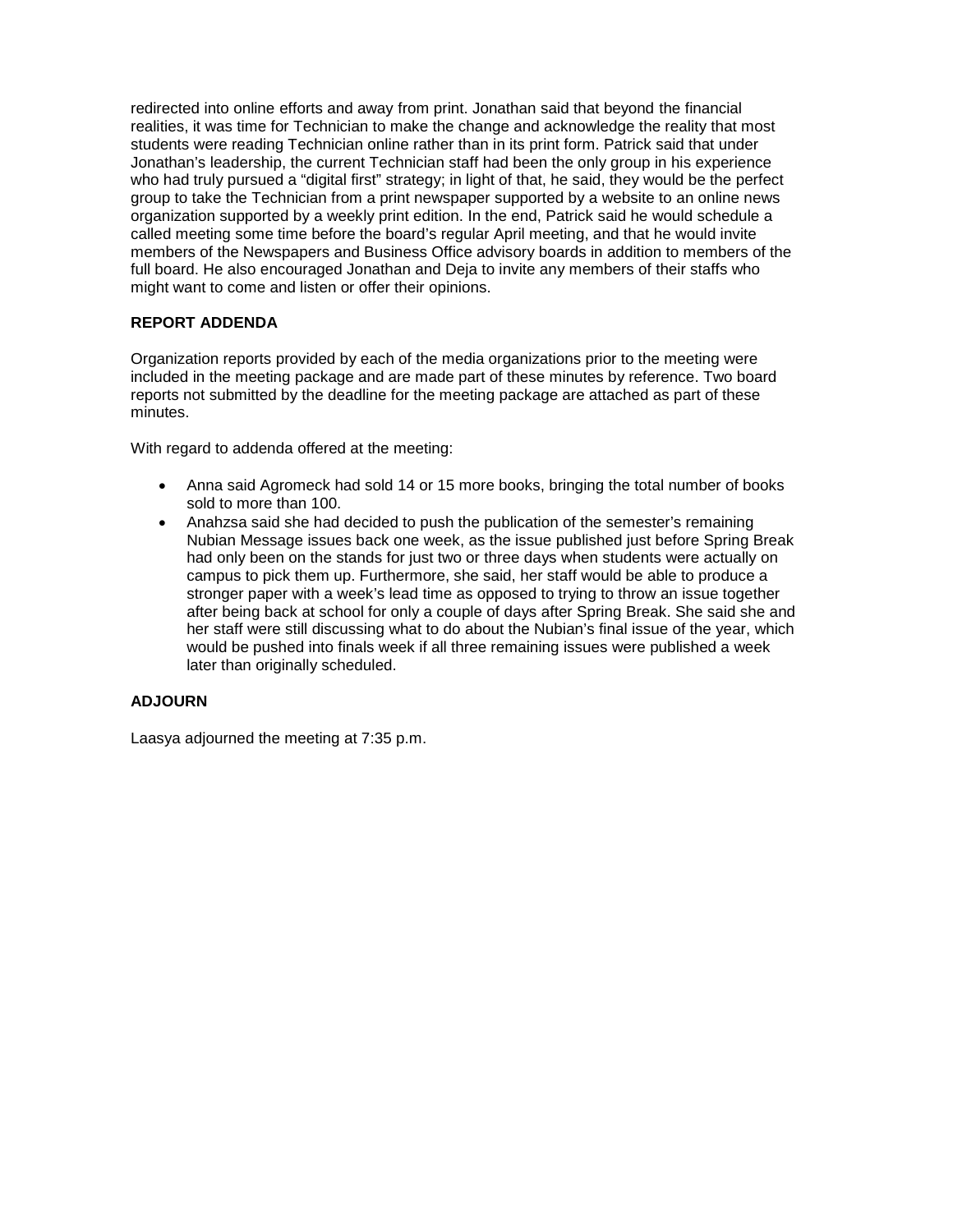# **Nubian Message**

# **Submitted by Anahzsa Jones, editor**

## **Revenue**

N/A

## **Expenditures**

N/A

## **Personnel**

• Our numbers have stayed fairly constant.

## **Training**

- I will continue meeting with writers to make sure they are attending trainings in areas the writer can improve in.
- Friday office hours have continued and we've pushed up deadlines for opinions specifically to workshop articles with authors.

## **Technology**

N/A

## **Coverage**

• We are working towards coverage that meets our community coverage goals and working on increasing the usefulness of our content.

## **Deadlines**

- The earlier deadline has proved effective for the paper.
- Earlier opinion deadline has been rocky, but helpful to give us more time making the opinions stronger.

## **Ethics/Legal issues**

**N/A**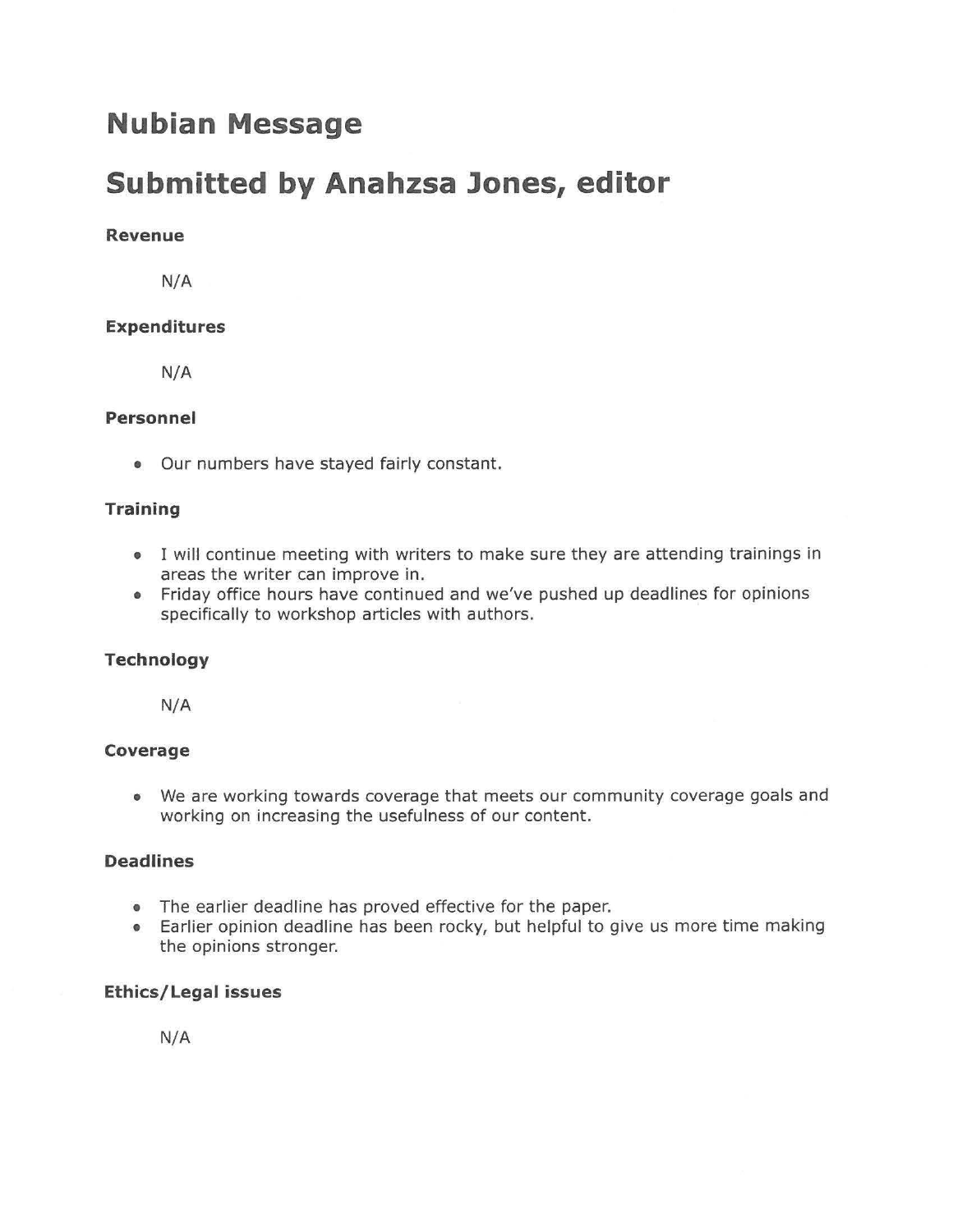# **Technician**

Submitted by Jonathan Carter, Editor-in-Chief

## **Expenditures**

Nothing new to report.

## **Personnel**

Since the last board meeting, two members of our editorial board have resigned. Emily Neville resigned as assistant opinion editor after I was made aware that she had publicly available tweets on her Twitter account containing inappropriate language. Kennedy Mccutchen resigned as assistant news editor for personal reasons.

Noah Jabusch is our new assistant opinion editor. He was hired soon after the vacancy was opened. We have candidates for assistant news editor, after talking with a few news reporters who were interested in the position. I look to hire a new assistant within the next week. Both Noah and all of the candidates for assistant news editor come highly recommended from their respective section editors.

#### **Training**

No editorial board-wide trainings have been conducted since the last report. Ellen and section editors are continually conducting trainings for staff writers and correspondents.

## **Technology**

Nothing new to report.

#### **Coverage**

Student Government coverage, especially with the coverage of the elections cycle, consumed most of the news department's coverage for February. Additionally, in conjunction with Nubian Message and WKNC, we hosted the debates for student body president and vice president, which were successful and ran smoothly.

As February, uniformly regarded by the staff as our most exhausting month, has ended, we are entering the part of the volume where it is imperative to look back at the goals we have set and ensure that we are accomplishing them. All sections have individual goals for content and coverage they want to accomplish before the end of the volume.

## **Deadlines**